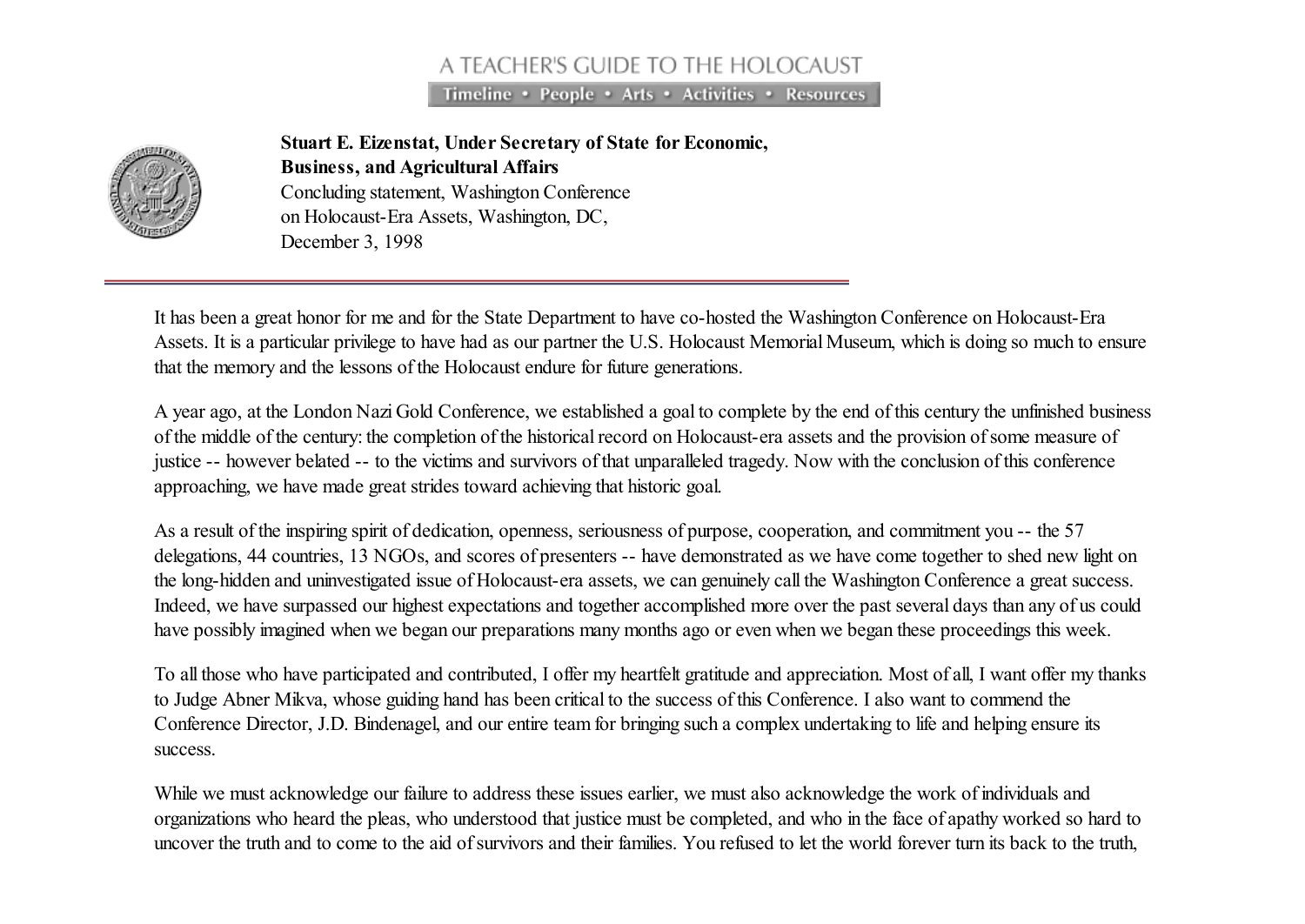and to you we owe our enduring appreciation.

Building on those efforts, both governments and NGOs have achieved remarkable progress, particularly in our efforts to shape principles and processes that can guide our efforts to complete the historical record and to seek justice. I would like to briefly address some of those important achievements and focus on our remaining challenges.

First, we can be encouraged that our efforts last year at the London Conference continue to motivate countries to contribute to the Nazi Persecutee Relief Fund. Pledges to the fund -- augmented by Spain at this conference -- which will be used to assist the neediest survivors of the Holocaust, now total \$60 million. We also appreciate Slovenia joining Croatia in pledging their share.

Second, the issue of Holocaust-era insurance claims was one of the more complex and difficult challenges facing this conference. This week's presentations systematically walked us through the historical record of Nazi confiscation. They painted a vivid picture of the well-intended but inadequate compensation efforts after the war, and they updated us on recent actions by insurance regulators and companies to address these issues.

I am pleased that so many delegations have supported the InternationalCommission as the best mechanism for adjudicating claims. The U.S. Government strongly supported the creation of the commission and will work intensively with it. The commission brings together the key actors on both sides of the Atlantic, and we firmly believe that it represents the most appropriate mechanism for promptly resolving unpaid insurance claims from the Holocaust era in a swift, just, and cooperative manner. We urge other companies to join this process.

The commission will help us avoid the trans-Atlantic tensions that at times have been apparent on other Holocaust-era issues. In addition, the commission will seek to expedite a fair settlement of heirless claims so that those funds can be used to urgently help the aging survivors in need.

Resolution of the insurance issue is also being pursued on three separate tracks: through the courts, through legislation, and through regulation. It is our hope that the credibility and effectiveness of the commission's work will convince all the actors pursuing resolution of this issue, including those pursuing litigation, to merge with the IC process as the best means for quickly and equitably resolving these claims.

Third, art, without a doubt, represents the most complex set of issues we have faced at this conference. Yet I am pleased to note that we have achieved a breakthrough far exceeding our most ambitious expectations. As Philippe de Montebello told us, "The genie is out of the bottle." The art world will never be the same in the way it deals with Nazi-confiscated art. From now on, the sale, purchase, exchange, and display of art from this period will be addressed with greater sensitivity and a higher international standard of responsibility. This is a major achievement which willreverberate through our museums, galleries, auction houses, and in the homes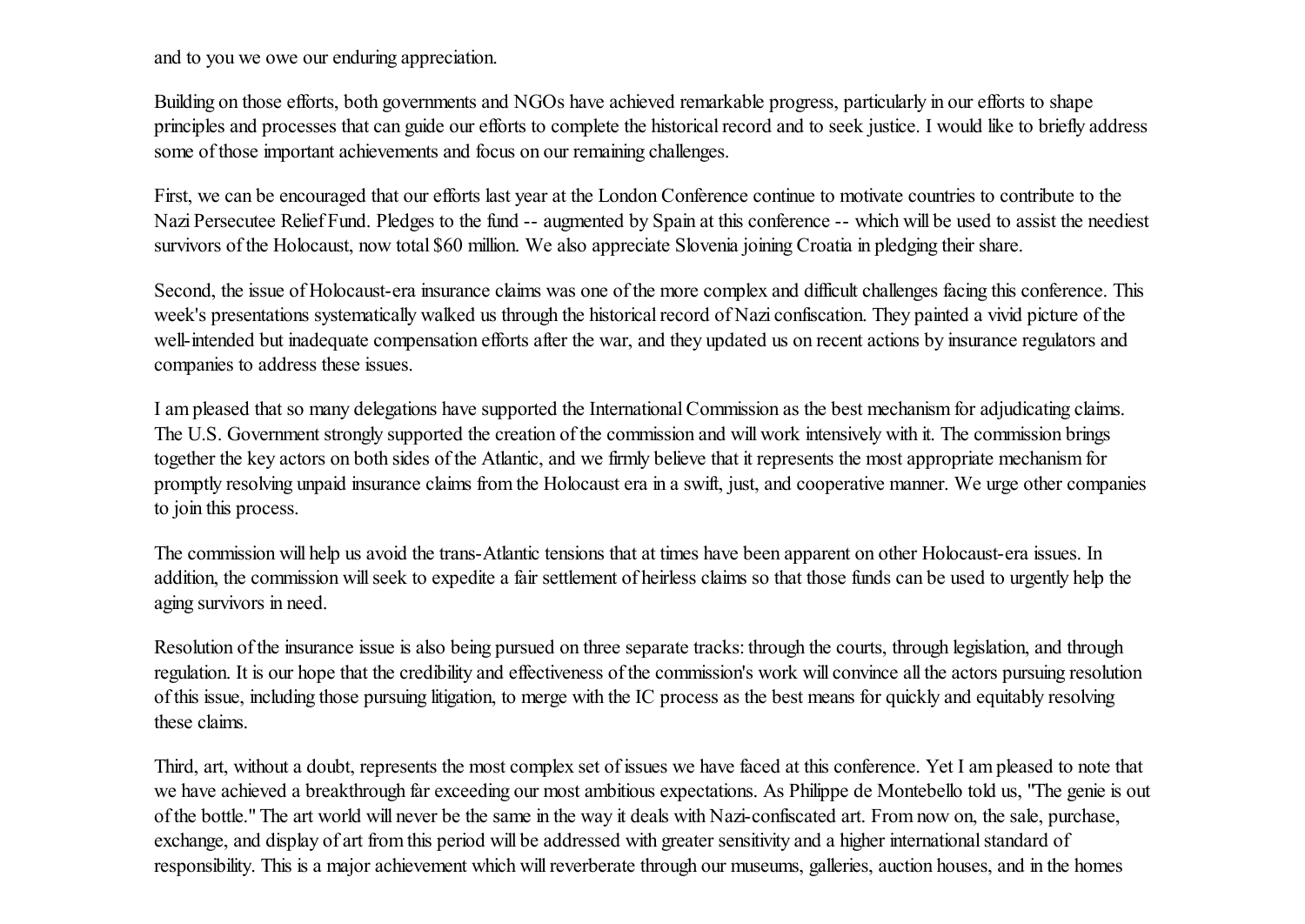and hearts of those families who may now have the chance to have returned what is rightfully theirs. This will also lead to the removal of uncertainty in the world art market and facilitate commercial and cultural exchange.

We have reached a remarkable degree of consensus on a set of substantive principles, which while not legally binding represent a moral commitment among nations which all in the art world will have to take into account. These principles are the result of intensive consultations with art experts, cultural institutions, and countries before and during the conference. We have listened and incorporated many of your suggestions in order to achieve consensus, and we are very pleased by the explicit support given by so many countries directly to the principles. These principles encourage research into the provenance and identification of art, they call for these findings to be publicized and for the establishment of a central digital registry which will link all Holocaust-era art-loss data bases, and they encourage alternative dispute-resolution strategies.

I am pleased to note that several countries have already taken courageous steps to address these issues. For example, Austria, Switzerland, and the Netherlands are researching the provenance of works in their national collections; the French Government has established a web site to display a portion of the some 2,000 pieces of art restituted after the war still unclaimed; and Austria has passed a law to allow restitution notwithstanding such legal obstacles as the statute of limitations. In addition, we are particularly pleased by the announcement of the Russian delegation that they will actively cooperate in resolving outstanding issues related to Holocaust-era art. The actions of these nations could provide useful models for other countries. Indeed, the Austrian law is a model for all countries to follow.

To be sure, it is not enough to identify art that was stolen. We must also establish a system to resolve issues of ownership and compensation. In that spirit, I urge each national delegation to commit itself to the task of faithfully implementing these principles.

Fourth, this conference is the first time that international attention has been focused so sharply -- with genuine debate -- on the issue of communal property restitution. It was an important opportunity to review both the progress that has been made and the very real obstacles that remain. We also were reminded that restitution is essential to the revitalization of religious and other pluralistic communities as well as to democratic institutions and the rule of law.

We have worked to encourage the new democracies of the region to provide restitution and/or compensation for property wrongfully confiscated -- and to do so in an equitable, transparent, non-discriminatory, and expeditious manner. While most countries in the region recognize their obligation to return confiscated property, there remains in some countries a lukewarm commitment to completing quickly the work at hand.

There is a compelling reason to finish this task as urgently as possible. I have met with Holocaust survivor communities throughout central and eastern Europe. Cut off from freedom, their relatives, and the compensation that was available to survivors in the West,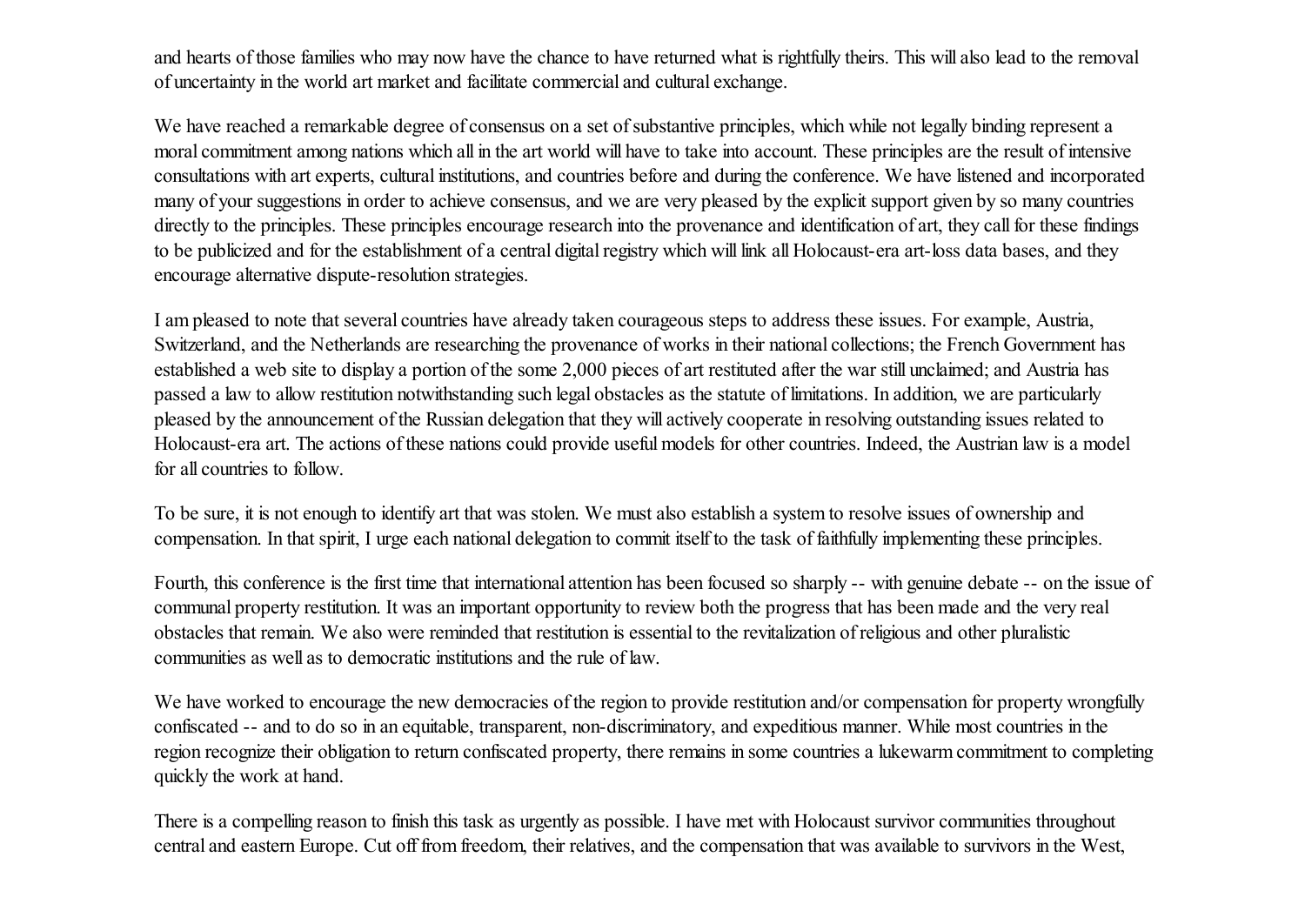many of these elderly survivors are living out their remaining years in poverty and fear. They are truly the double victims of the 20th century -- first of the Nazi Holocaust and then more than 4 decades of communist repression. They deserve to see the return of their communal properties within their lifetimes so their communities can rebuild their shattered existence.

Precisely because restitution of communal property is a difficult process, it requires the urgent, cooperative, and steadfast support of both governments and non-governmental organizations.

We certainly recognize that there are many practical difficulties in resolving these issues, and that circumstances vary among countries. That is why the U.S. has proposed some general principles to address the difficulties faced by all communities. We are urging governments to return secular as well as religious communal properties, to take necessary steps to ensure that restitution policies established at the national level are implemented at the regional and local levels, and to make the legal procedures for filing claims clear and straightforward. At the same time, restitution procedures must take into account the legitimate interests of the current occupants.

On the other hand, we recognize that in some countries local communities are not always able to bear the full cost of restitution. That is why we also urge the establishment of foundations where needed to help local communities organize their restitution claims as well as involve other groups in assisting local communities with research, legal counsel, and funding for rebuilding. Above all, communal properties should be returned at a much faster rate than they have been so far. This may require more resources from governments and from non-governmental organizations. Even more important, it will require renewed energy and commitment by all concerned. The U.S. Government hopes that in 1999 we can see an intensification of efforts on these issues -- and concrete progress as a result.

We were pleased to hear that Poland has expressed tentative interest in hosting a conference on communal property restitution. This is encouraging, and we would urge other countries in the region to support the idea.

Fifth, a key to success in all the areas this conference has addressed -- and in all aspects of Holocaust-era assets -- is the openness and accessibility of archives. We are concerned that in some countries, archives are still accessible on only a limited basis and others unfortunately appear destined to remain closed. The U.S. vigorously supports the archival openness declaration of the Task Force for International Cooperation on Holocaust Education, Remembrance and Research. That declaration urges that all Holocaust-relevant archives, both public and private, be made widely accessible and that all documentation bearing on the Holocaust be made available to researchers by December 31, 1999.

The work of the 17 historical commissions has been the centerpiece of an amazing outpouring of scholarship on the Holocaust. And a consensus has emerged on the need to use the Internet in making their reports and other related information available. At the planning seminar for this conference in June 1998, we agreed to establish, on the Internet, an international guide to archival sources on gold and other assets looted by the Nazis. I am pleased to report that this guide is up and running. Valuable archival information from the U.K.,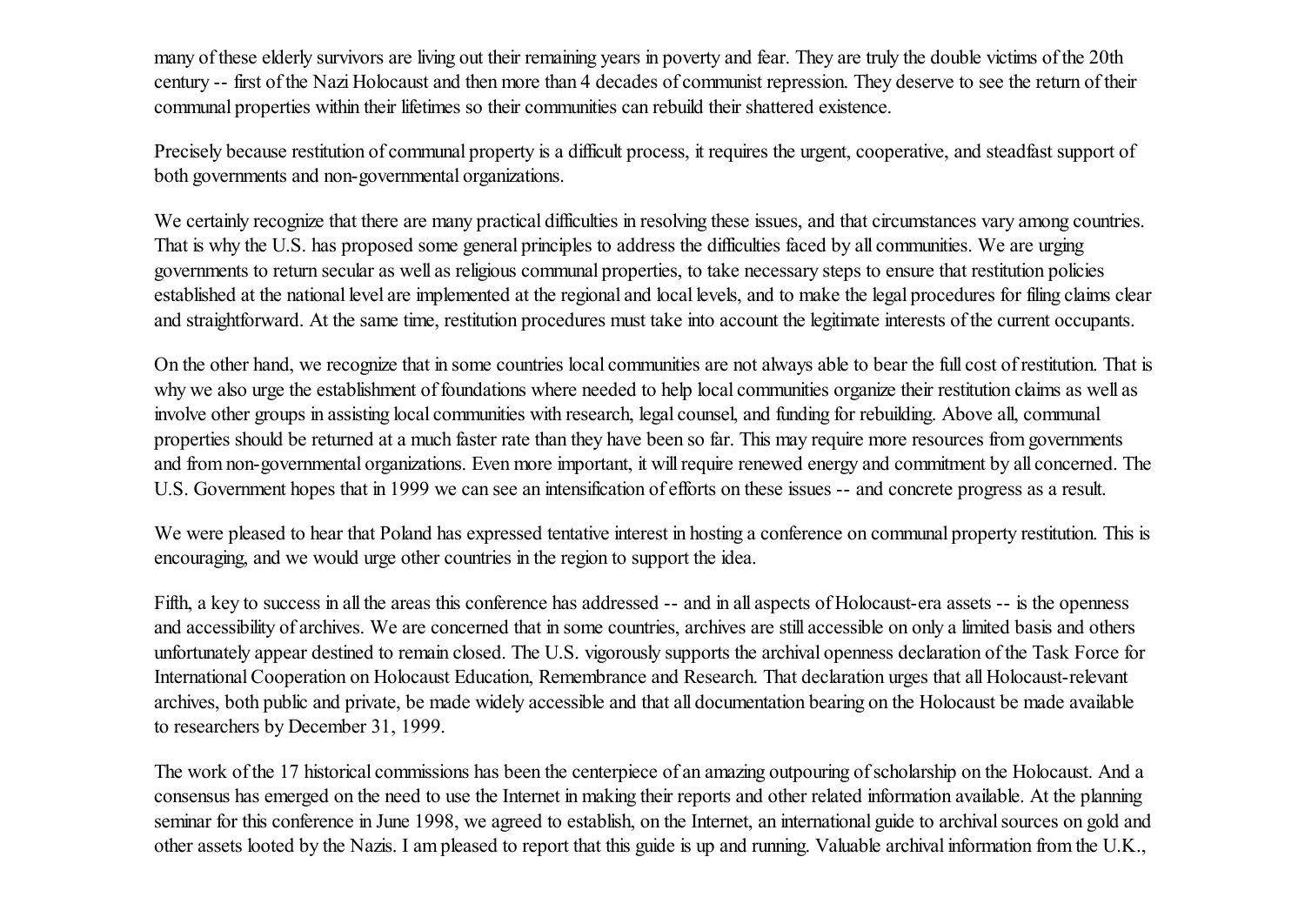France, Croatia, and the Bank for International Settlements is linked through a centralsite hosted by the Holocaust Museum, and more countries are preparing their contributions.

This experience has convinced us to further expand our use of the Internet and institute what we might call a "Mega Web Site" to link the sites of all commissions, governments, and institutions. A "Mega Web Site" is fully possible using current technology. Its users will be able to share all currently available reports and documents on Holocaust-era assets. This "Mega Web Site" will become even more useful as new participants add their Internet sites and new materials are published.

As a contribution to Holocaust education, research, and remembrance, we plan to include the proceedings of this conference on the website. Although we will publish a volume of the proceedings of this conference in January 1999, we intend to keep the record open until the end of 1999 so that researchers and delegations can contribute the results of work completed subsequent to this conference - - and move toward completing the historical record on the wide range of issues we have addressed this week.

I would like to take note of the fact that Greece, one of the first countries in post-war Europe to restitute property to Holocaust survivors and their heirs, has undertaken another crucial aspect of uncovering history. The Greek Government is funding the publication of a collection of Greek Foreign Ministry documents, which shed new light not only on the history of Thessaloniki, the largest Sephardic community in Europe, but also on the creation of the state of Israel. I would also like to take note of the contribution made by Belarus on developing a book on Holocaust-era assets in their country. We appreciate the spirit in which the Swiss Government has made its proposal on Internet racism and anti-semitism.

Sixth, our greatest, most solemn and enduring responsibility is to memorialize the lives of the victims by committing ourselves to educating future generations on the full dimensions of the Holocaust. That is why I am so encouraged by the groundbreaking work launched by Sweden to create the Task Force for International Cooperation on Holocaust Education, Remembrance and Research, which has forged the first intergovernmental effort to promote Holocaust education. The U.S. wants to urge the representatives of each country present here to endorse the Task Force declaration on Holocaust education and its call to "undertake with renewed vigor and attention Holocaust education, remembrance and research, with a special focus on our own countries' histories." We are also pleased by the interest on the part of France and the Netherlands to join the task force, which will meet later today to discuss, among other things, how to reach out to include more countries in its work. The U.S. strongly supports the proposal by Sweden to host a conference on Holocaust Education and Remembrance in late 1999 or early 2000.

The Washington Conference comes to a close today, but the process of resolving the outstanding issues of Holocaust-era assets must not. We must use the historical record established, the information shared, and the consensus reached in the past 3 days to galvanize our efforts in all areas. As a result of our work this week, we can point to principles in some cases, processes in others, and initiatives in still others that will continue to focus our attention and accelerate our progress toward justice. A number of countries have come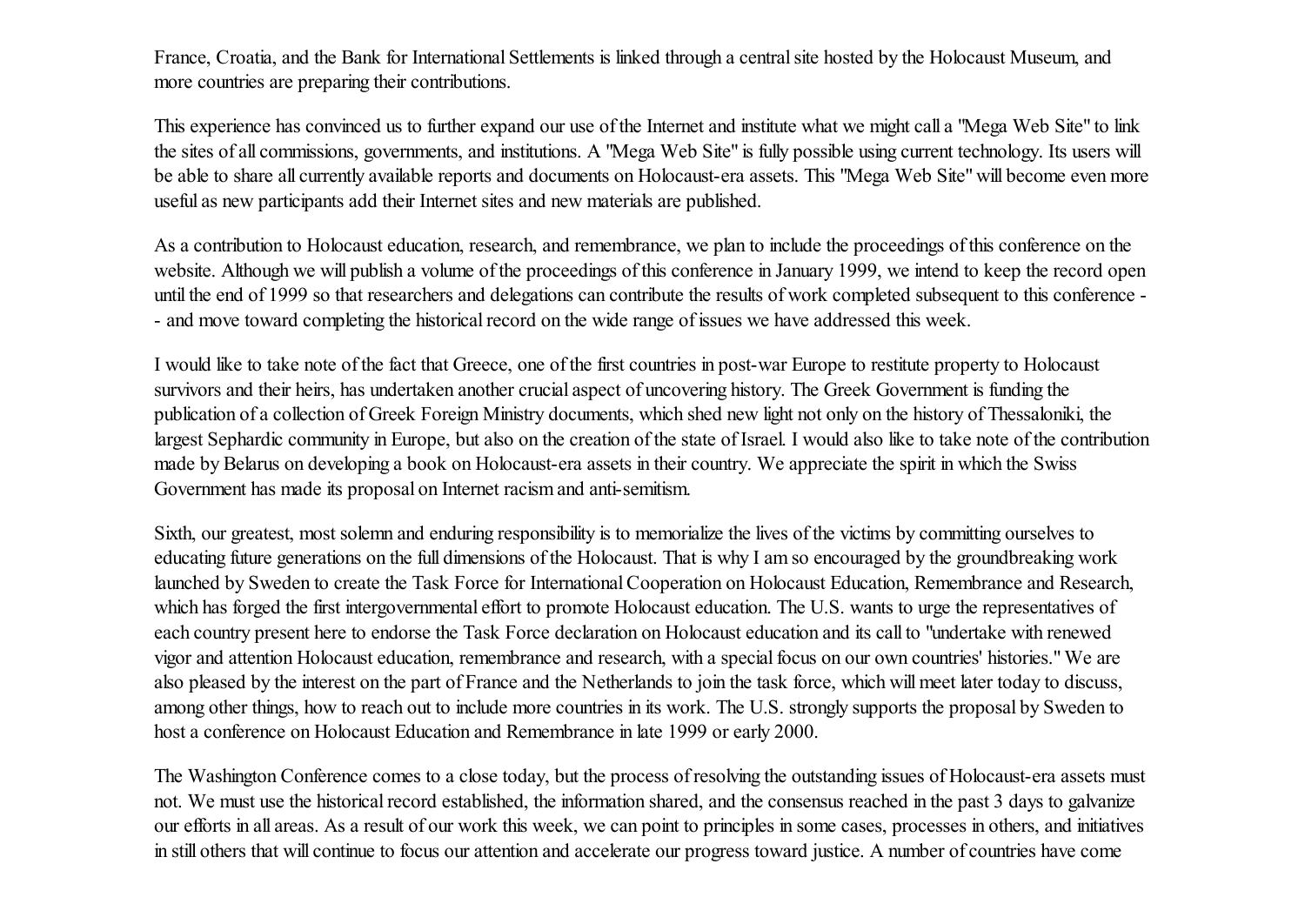forward to suggest follow-up efforts by the international community on many of the issues we have discussed here, and these should be seriously considered.

Let me close with a proposed roadmap for fulfilling the call of the London Conference -- and now the Washington Conference as well -- to complete our work for justice before the end of this millenium.

- On insurance, we look to the International Commission to fulfill its mandate and reach a swift and just solution. We recognize the need to merge the IC process with litigation, and the U.S. will support any such efforts.
- On art, the consensus achieved on principles should be translated into action, databases should be linked, and provenance research expedited -- all leading to the resolution of claims and the restoration of confidence in the world art market.
- On communal property, we urge the governments to embrace the principles we have proposed and make substantial progress in 1999. I encourage the countries in the region to support the proposal for a follow-up conference to focus further attention on this issue.
- On archives, we urge all the delegations to implement the declaration on opening all public and private archives pertaining to the Holocaust, including assets, by the end of next year.
- On Holocaust education and remembrance, we encourage countries to strengthen their efforts and support the International Task Force and the Stockholm Conference.

It is also important to mention briefly two related issues that were not on the conference agenda:

- Private property restitution was omitted from the conference agenda because of the complexities of the issue, not to indicate that it was unimportant. Countries in the family of democracies should move swiftly to conclusively address the unjust confiscations that took place during the war and after.
- The landmark settlement by the Swiss banks must be finalized, and the distribution called for in the settlement should be made swiftly so that it can benefit needy Holocaust survivors.

As representatives of our nations and as representatives of humanity, we must never forget that the commitment and resolve we are demonstrating today comes more than 50 years late. Each and every one of us has a solemn and awesome responsibility to see that some small measure of justice for the victims of the Holocaust can be achieved. By doing so, we willrededicate ourselves not only to the work at hand, but also to ensuring that the millions of individual victims will not be forgotten and indeed will guide our efforts in the